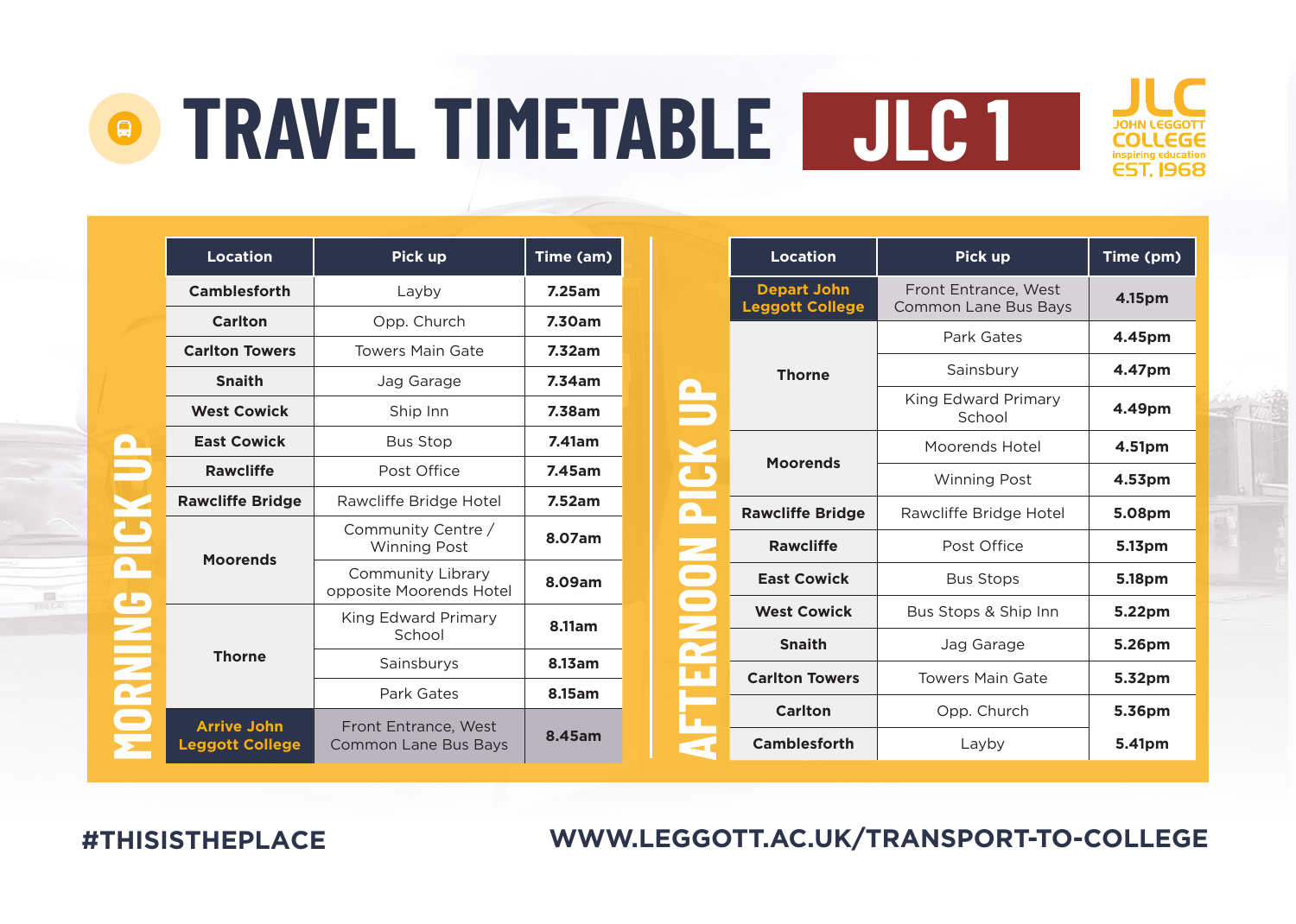## **TRAVEL TIMETABLE JLC 2** $\mathcal{L}$



|                | <b>Location</b>                              | Pick up                                      | Time (am) |
|----------------|----------------------------------------------|----------------------------------------------|-----------|
| $\blacksquare$ | Airmyn                                       | Post Office                                  | 7.44am    |
|                |                                              | Western Rd opp.<br><b>Vikings Pub</b>        | 7.50am    |
|                | Goole                                        | Western Rd - Halifax<br>Avenue               | 7.52am    |
|                |                                              | Pasture Rd - 5th Avenue<br>corner            | 7.55am    |
| مه             |                                              | North Street - Superstore                    | 7.55am    |
|                | Old Goole                                    | Club                                         | 8.02am    |
|                | <b>Goolefields</b>                           | <b>Barracks</b>                              | 8.03am    |
|                | <b>Swinefleet</b>                            | School                                       | 8.05am    |
|                | <b>Arrive John</b><br><b>Leggott College</b> | Front Entrance, West<br>Common Lane Bus Bays | 8.45am    |

|        | <b>Location</b>                              | Pick up                                      | Time (pm) |  |
|--------|----------------------------------------------|----------------------------------------------|-----------|--|
|        | <b>Depart John</b><br><b>Leggott College</b> | Front Entrance, West<br>Common Lane Bus Bays | 4.15pm    |  |
|        | <b>Swinefleet</b>                            | School                                       | 4.55pm    |  |
|        | <b>Goolefields</b>                           | <b>Barracks</b>                              | 4.56pm    |  |
|        | Old Goole                                    | Club                                         |           |  |
| Ξ      |                                              | North Street - Superstore                    | 5.01pm    |  |
| Ξ<br>E |                                              | Pasture Road - 5th Avenue<br>Corner          | 5.05pm    |  |
|        | Goole                                        | Western Road - Halifax<br>Avenue             | 5.08pm    |  |
|        |                                              | Western Road - Vikings<br>Pub                | 5.10pm    |  |
|        | Post Office<br>Airmyn                        |                                              | 5.16pm    |  |

**WWW.LEGGOTT.AC.UK/TRANSPORT-TO-COLLEGE**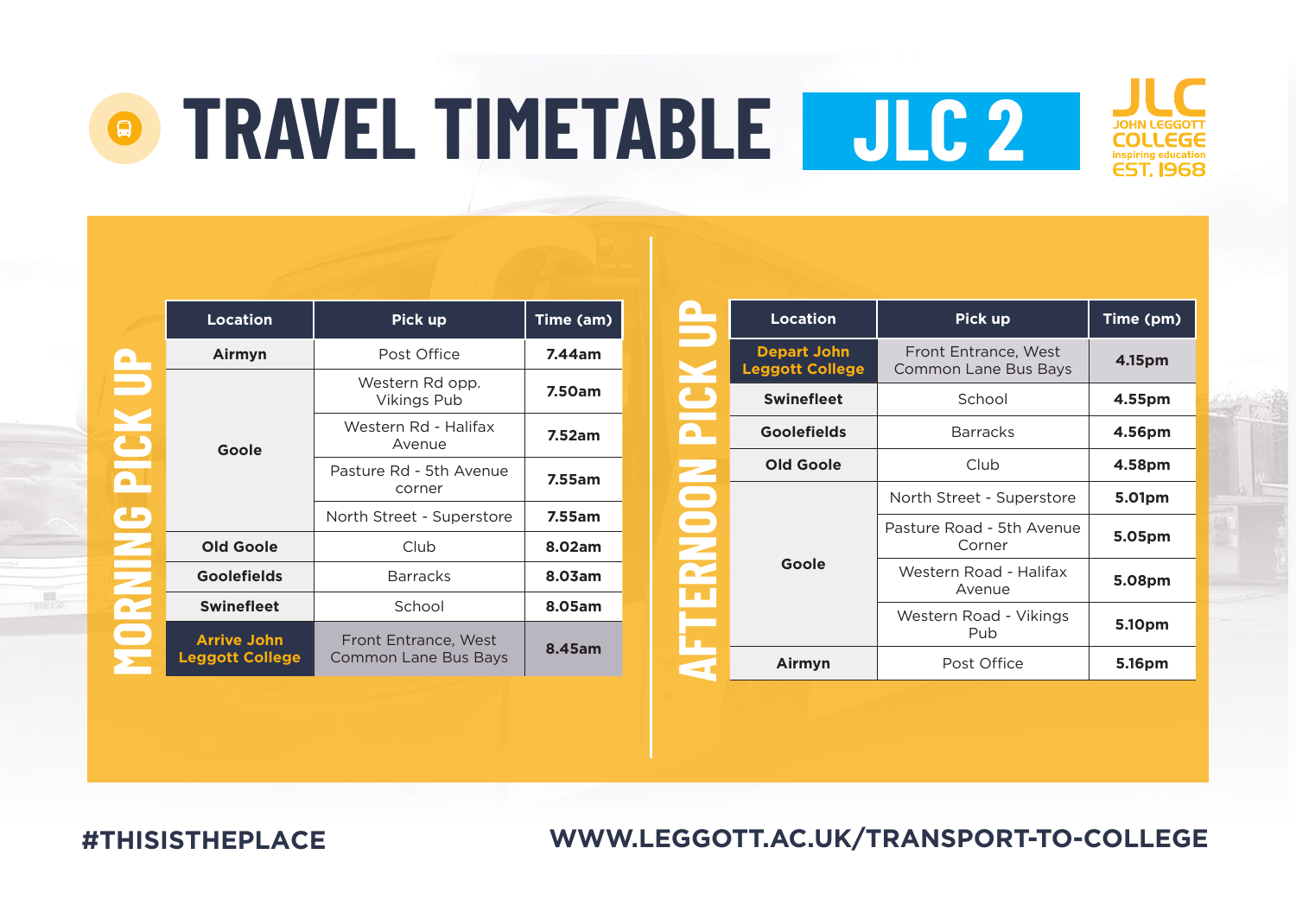|     | <b>Location</b>                              | Pick up                                                 | Time (am) |
|-----|----------------------------------------------|---------------------------------------------------------|-----------|
|     | <b>Doncaster</b>                             | Frenchgate Interchange<br>Stand (C6)                    | 7.30am    |
|     | <b>Doncaster</b>                             | Armthorpe Rd/Hillcrest<br>Road Bus Stop (Grove<br>Park) | 7.40am    |
|     | <b>Edenthorpe</b>                            | Hungerhill School                                       | 7.45am    |
|     |                                              | Tesco                                                   | 7.47am    |
|     | <b>Dunsville</b>                             | 1st stop after Westminster<br><b>Drive</b>              | 7.50am    |
| مه  | <b>Dunscroft</b>                             | Doncaster Road -<br>Flarepath                           | 7.52am    |
|     |                                              | The Chase                                               | 7.54am    |
|     | <b>Hatfield</b>                              | Bay Horse                                               | 7.56am    |
| oŦ, |                                              | Hatfield Woodhouse Club                                 | 8.00am    |
|     | <b>Arrive John</b><br><b>Leggott College</b> | Front Entrance, West<br>Common Lane Bus Bays            | 8.45am    |

|   | <b>Location</b>                              | <b>Pick up</b>                                          | Time (pm) |
|---|----------------------------------------------|---------------------------------------------------------|-----------|
|   | <b>Depart John</b><br><b>Leggott College</b> | Front Entrance, West<br>Common Lane Bus Bays            | 4.20pm    |
|   |                                              | Hatfield Woodhouse Club                                 | 4.48pm    |
|   | <b>Hatfield</b>                              | Bay Horse                                               | 4.50pm    |
|   |                                              | The Chase                                               | 4.52pm    |
|   | <b>Dunscroft</b>                             | Doncaster Road -<br>Flarepath                           | 4.54pm    |
| Ξ | <b>Dunsville</b>                             | <b>Westminster Drive</b>                                | 4.55pm    |
|   | <b>Edenthorpe</b>                            | Tesco                                                   | 4.58pm    |
|   |                                              | Hungerhill School                                       | 5.00pm    |
|   | <b>Doncaster</b>                             | Armthorpe Rd/Hillcrest<br>Road Bus Stop (Grove<br>Park) | 5.10pm    |
|   | <b>Doncaster</b>                             | Frenchgate Interchange<br>5.15pm<br>Stand               |           |

**WWW.LEGGOTT.AC.UK/TRANSPORT-TO-COLLEGE**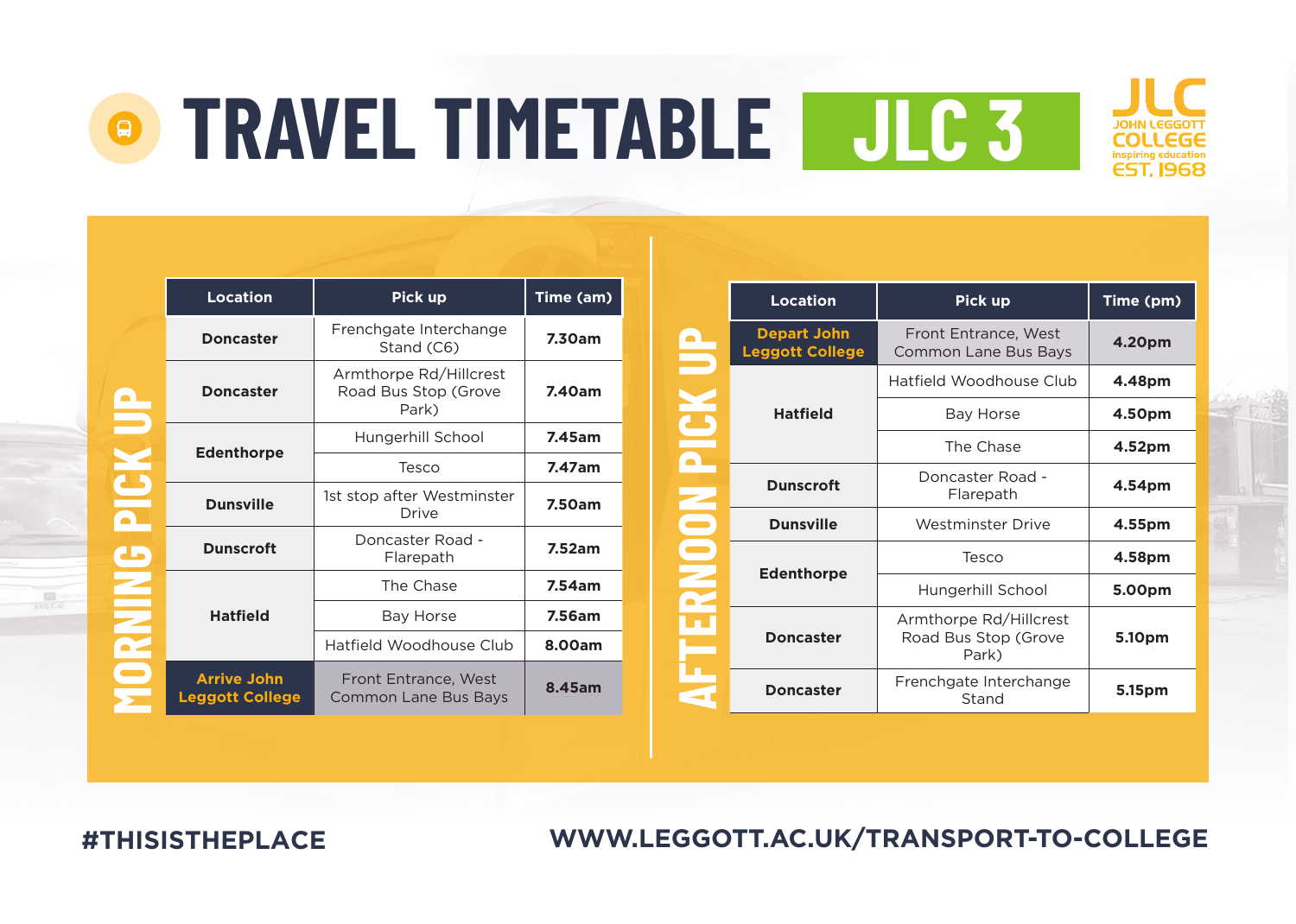|               | <b>Location</b>                              | Pick up                                           | Time (am) |
|---------------|----------------------------------------------|---------------------------------------------------|-----------|
|               | <b>Kirk Sandall</b>                          | Brecks Lane opposite<br>Doncaster Road            | 7.45am    |
|               |                                              | Station Road/Pine Hall<br>Road                    | 7.50am    |
|               | <b>Barnby Dun</b>                            | Top Road before Post<br>Office                    | 7.53am    |
|               |                                              | Stainforth Road opposite<br><b>Brosley Avenue</b> | 7.55am    |
|               | <b>Stainforth</b>                            | Church Road opposite<br>Police Station            | 8.00am    |
|               |                                              | Asda                                              | 8.02am    |
|               |                                              | <b>Station Road Broadway</b>                      | 8.05am    |
|               |                                              | Broadway Hotel                                    | 8.07am    |
| $\frac{2}{2}$ | <b>Dunscroft</b>                             | Jacksons Garage                                   | 8.09am    |
|               |                                              | Doncaster Road -<br>Flarepath                     | 8.11am    |
|               | <b>Arrive John</b><br><b>Leggott College</b> | Front Entrance, West<br>Common Lane Bus Bays      | 8.45am    |

|   | <b>Location</b>                              | Pick up                                             | Time (pm) |
|---|----------------------------------------------|-----------------------------------------------------|-----------|
|   | <b>Depart John</b><br><b>Leggott College</b> | Front Entrance, West<br><b>Common Lane Bus Bays</b> | 4.20pm    |
|   |                                              | Doncaster Road -<br>Flarepath                       | 4.59pm    |
|   | <b>Dunscroft</b>                             | Jacksons Garage                                     | 5.01pm    |
|   |                                              | Broadway Hotel                                      | 5.03pm    |
|   |                                              | Station Road Broadway                               | 5.05pm    |
| ż | <b>Stainforth</b>                            | Church Road opposite<br>Police Station              | 5.10pm    |
|   |                                              | Asda                                                | 5.12pm    |
|   |                                              | Stainforth Road/Brosley<br>Avenue                   | 5.15pm    |
|   | <b>Barnby Dun</b>                            | Station Road opposite<br>Post Office                | 5.16pm    |
|   |                                              | Station Road/Pine Hall<br>Road                      | 5.19pm    |
|   | <b>Kirk Sandall</b>                          | Brecks Lane                                         | 5.23pm    |

**WWW.LEGGOTT.AC.UK/TRANSPORT-TO-COLLEGE**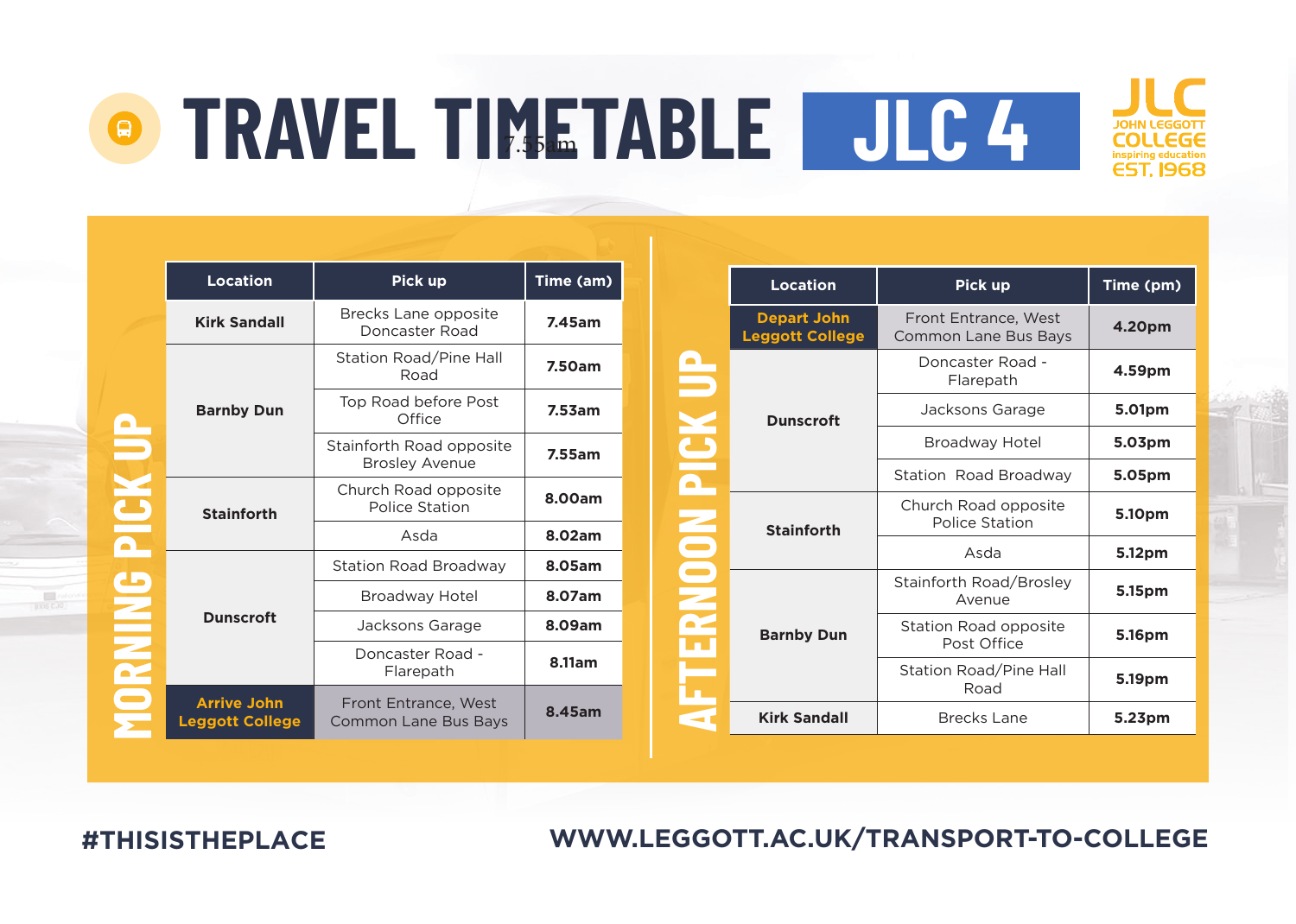|     | <b>Location</b>                              | Pick up                                       | Time (am) |
|-----|----------------------------------------------|-----------------------------------------------|-----------|
|     | Lindholme<br>(A614)                          | O/S Boxing Club                               | 7.40am    |
|     |                                              | Auckley Hayfield Lane<br>(traffic lights)     | 7.46am    |
|     | <b>Auckley</b>                               | Auckley Hayfield Lane<br>(o/s Primary School) | 7.48am    |
| ماه | <b>Branton</b>                               | Three Horse Shoes                             | 7.55am    |
|     | Wroot                                        | High Street (Bus Stop)                        | 8.05am    |
|     | <b>Epworth Turbery</b>                       | <b>TBC</b>                                    | 8.14am    |
|     | Sandtoft                                     | The Reindeer Inn                              | 8.22am    |
|     | <b>Arrive John</b><br><b>Leggott College</b> | Front Entrance, West<br>Common Lane Bus Bays  | 8.45am    |

|    | Location                                     | <b>Pick up</b>                                | Time (pm) |
|----|----------------------------------------------|-----------------------------------------------|-----------|
|    | <b>Depart John</b><br><b>Leggott College</b> | Front Entrance, West<br>Common Lane Bus Bays  | 4.15pm    |
|    | <b>Sandtoft</b>                              | The Reindeer Inn                              | 4.37pm    |
|    | <b>Epworth Turbery</b>                       | <b>TBC</b>                                    | 4.45pm    |
|    | Wroot                                        | High Street (Bus Stop)                        | 4.54pm    |
| e. | <b>Branton</b>                               | Three Horse Shoes                             | 5.04pm    |
|    | Auckley                                      | Auckley Hayfield Lane<br>(traffic lights)     | 5.11pm    |
|    |                                              | Auckley Hayfield Lane<br>(o/s Primary School) | 5:13pm    |
|    | Lindholme<br>(A614)                          | O/S Boxing Club                               | 5.19pm    |

**WWW.LEGGOTT.AC.UK/TRANSPORT-TO-COLLEGE**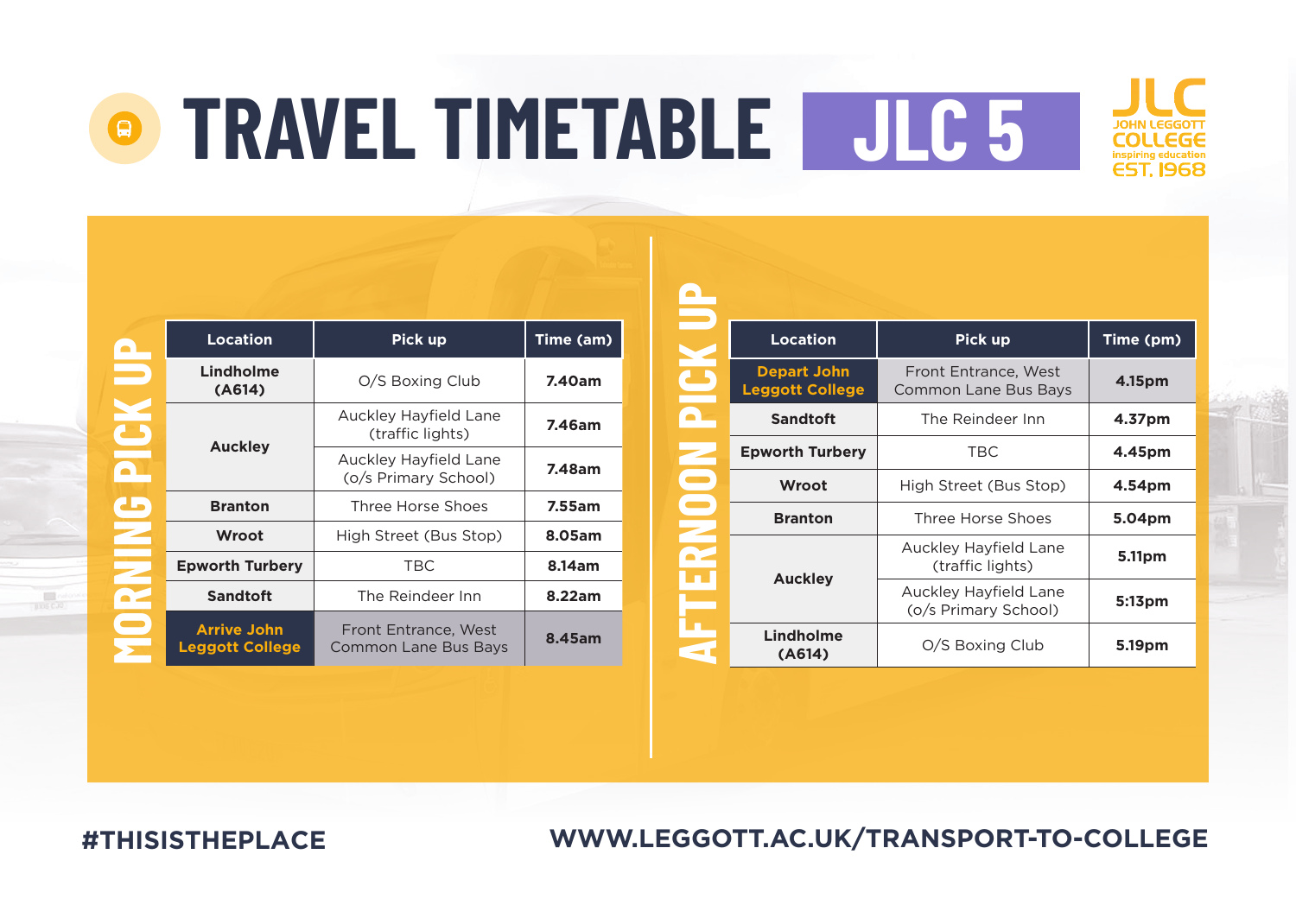

**Time (pm)** 

**5.06pm**

|                          | <b>Location</b>                    | Pick up                                                                              | Time (am) |                         | <b>Location</b>                    | Pick up                                                     | <b>Time (pn</b> |
|--------------------------|------------------------------------|--------------------------------------------------------------------------------------|-----------|-------------------------|------------------------------------|-------------------------------------------------------------|-----------------|
|                          | <b>Cleethorpes</b>                 | Last bus stop on Grimsby Road<br>before Isaacs Hill roundabout.                      | 7.10am    |                         | <b>Depart</b><br><b>Scunthorpe</b> | John Leggott College                                        | 4.10pm          |
|                          |                                    | Poplar Road junction                                                                 |           |                         | <b>Ulceby</b>                      | Village Hall/Crossroads                                     | 4.38pm          |
|                          |                                    | Bus Stop outside Old Registry<br>Office, Town Hall Street /<br>Osborne Street        | 7.20am    |                         | South<br>Killingholme              | Greengate Park                                              | 4.51pm          |
|                          |                                    | St Mark's Church, Laceby Road                                                        | 7.30am    |                         |                                    | Bus Stop B1210<br>Stallingborough Road,                     |                 |
|                          | Grimsby                            | Morrisons, Laceby Road                                                               | 7.35am    |                         | Immingham                          | (opposite side prior to right<br>hand turn on to Hume Brae) | 5.06pm          |
|                          |                                    | Grimsby Golf Course, Bus<br>shelter Little Coates Road /<br>opposite Rosemary Avenue | 7.40am    |                         | Stallingborough                    | <b>Bus Shelter Roundabout</b><br>B1210                      | 5.11pm          |
|                          |                                    | Wybers Way/Great Coates                                                              | 7.45am    |                         | <b>Healing</b>                     | Village Hall                                                | 5.16pm          |
|                          |                                    | Road traffic lights                                                                  |           |                         | Wybers Way/Great Coates            | 5.21pm                                                      |                 |
|                          | <b>Healing</b>                     | Village Hall                                                                         | 7.50am    |                         |                                    | Road traffic lights                                         |                 |
|                          | Stallingborough                    | Bus Shelter Roundabout B1210                                                         | 7.55am    | $\overline{\mathbf{a}}$ |                                    | Grimsby Golf Course, Bus<br>shelter Little Coates Road /    | 5.26pm          |
| $\overline{\phantom{a}}$ |                                    | Bus Stop B1210<br>Stallingborough Road,                                              |           |                         |                                    | opposite Rosemary Avenue                                    |                 |
|                          | Immingham                          | (opposite side prior to right)                                                       | 8.00am    |                         | Grimsby                            | Morrisons, Laceby Road                                      | 5.31pm          |
| مه                       |                                    | hand turn on to Hume Brae)                                                           |           | RNOON                   |                                    | St Mark's Church, Laceby<br>Road                            | 5.36pm          |
|                          | South<br>Killingholme              | Greengate Park                                                                       | 8.05am    |                         |                                    | Bus Stop outside Old                                        |                 |
|                          | <b>Ulceby</b>                      | Village Hall/Crossroads                                                              | 8.11am    | Lш                      |                                    | Registry Office. Town Hall<br>Street / Osborne Street       | 5.51pm          |
|                          | <b>Arrive</b><br><b>Scunthorpe</b> | John Leggott College                                                                 | 8.39am    |                         |                                    | Last bus stop on Grimsby<br>Road before Isaacs Hill         |                 |
|                          |                                    |                                                                                      |           |                         | <b>Cleethorpes</b>                 | roundabout. Popular Road<br>junction                        | 5.50pm          |

**WWW.LEGGOTT.AC.UK/TRANSPORT-TO-COLLEGE**

#### **#THISISTHEPLACE**

 $\frac{1}{100}$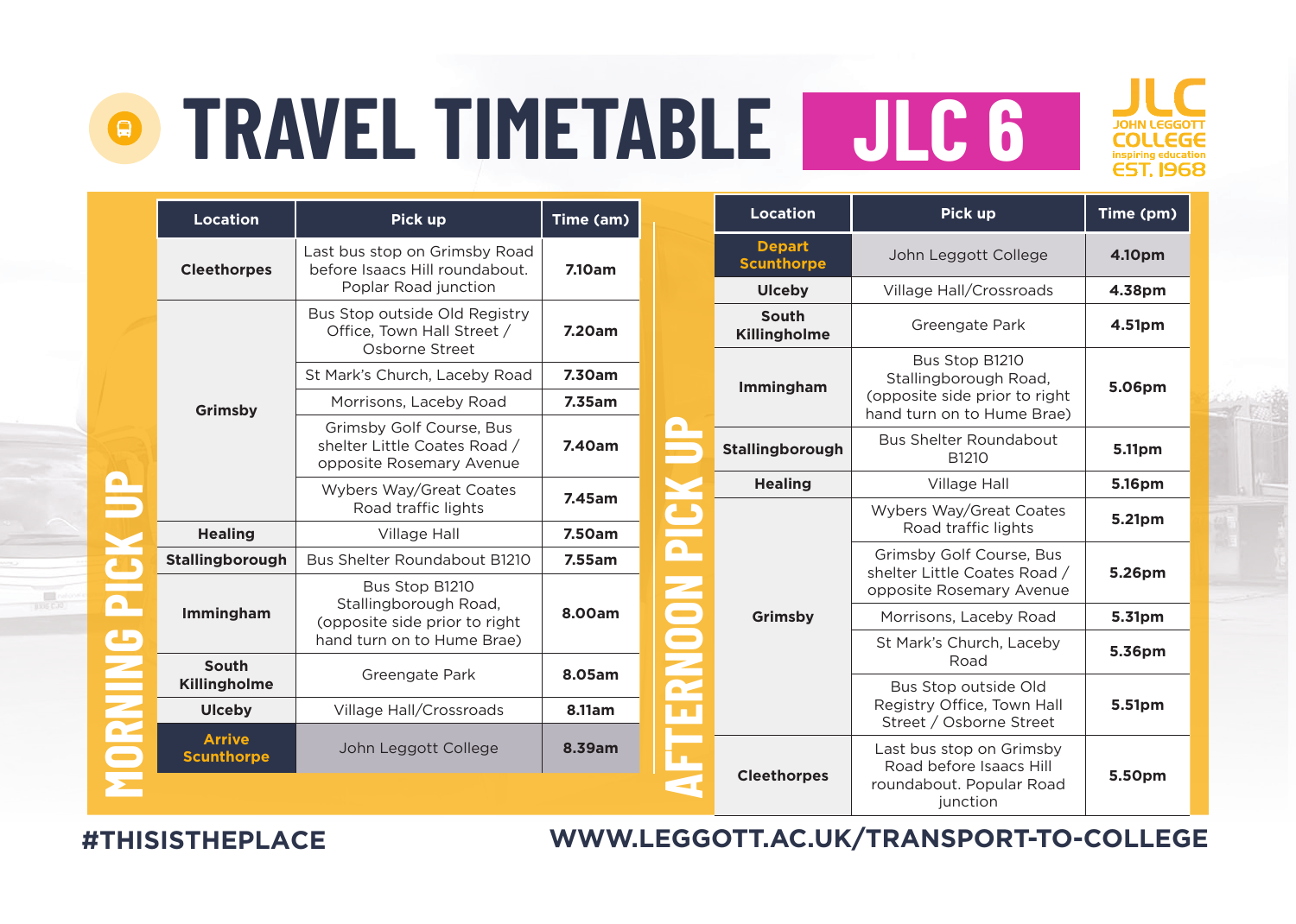## **TRAVEL TIMETABLE JLC 7** $\mathcal{L}_{\mathcal{A}}$

 $\mathbf{B}$ 



|     | <b>Location</b>                    | Pick up                                 | Time (am) |
|-----|------------------------------------|-----------------------------------------|-----------|
|     | <b>Market Rasen</b>                | <b>TBC</b>                              | 7.30am    |
|     | <b>South Kelsey</b>                | O/S The Bull Inn (before<br>crossroads) | 7.45am    |
|     | <b>Moortown</b>                    | Crossroads                              | 7.50am    |
|     | Caistor                            | Market Square                           | 8.00am    |
| مله | Grasby                             | O/S Church                              | 8.10am    |
|     | <b>North Kelsev</b>                | Village Green                           | 8.20am    |
|     | <b>Arrive</b><br><b>Scunthorpe</b> | John Leggott College                    | 8.50am    |
|     | <b>Arrive KPAC</b>                 | <b>KPAC Enderby Road</b>                | 9.05am    |

|        | <b>Location</b>                    | Pick up                                                             | Time (pm) |
|--------|------------------------------------|---------------------------------------------------------------------|-----------|
|        | <b>Depart</b><br><b>Scunthorpe</b> | John Leggott College -<br>outside West Common<br><b>Sports Hall</b> | 4.15pm    |
| e<br>S | <b>North Kelsey</b>                | Village Green                                                       | 4.45pm    |
|        | Grasby                             | O/S Church                                                          | 4.55pm    |
|        | Caistor                            | Market Square                                                       | 5.00pm    |
|        | Moortown                           | Crossroads                                                          | 5.10pm    |
|        | <b>South Kelsey</b>                | O/S The Bull Inn (before<br>crossroads)                             | 5.15pm    |
|        | <b>Market Rasen</b>                | <b>TBC</b>                                                          | 5.30pm    |

**#THISISTHEPLACE**

## **WWW.LEGGOTT.AC.UK/TRANSPORT-TO-COLLEGE**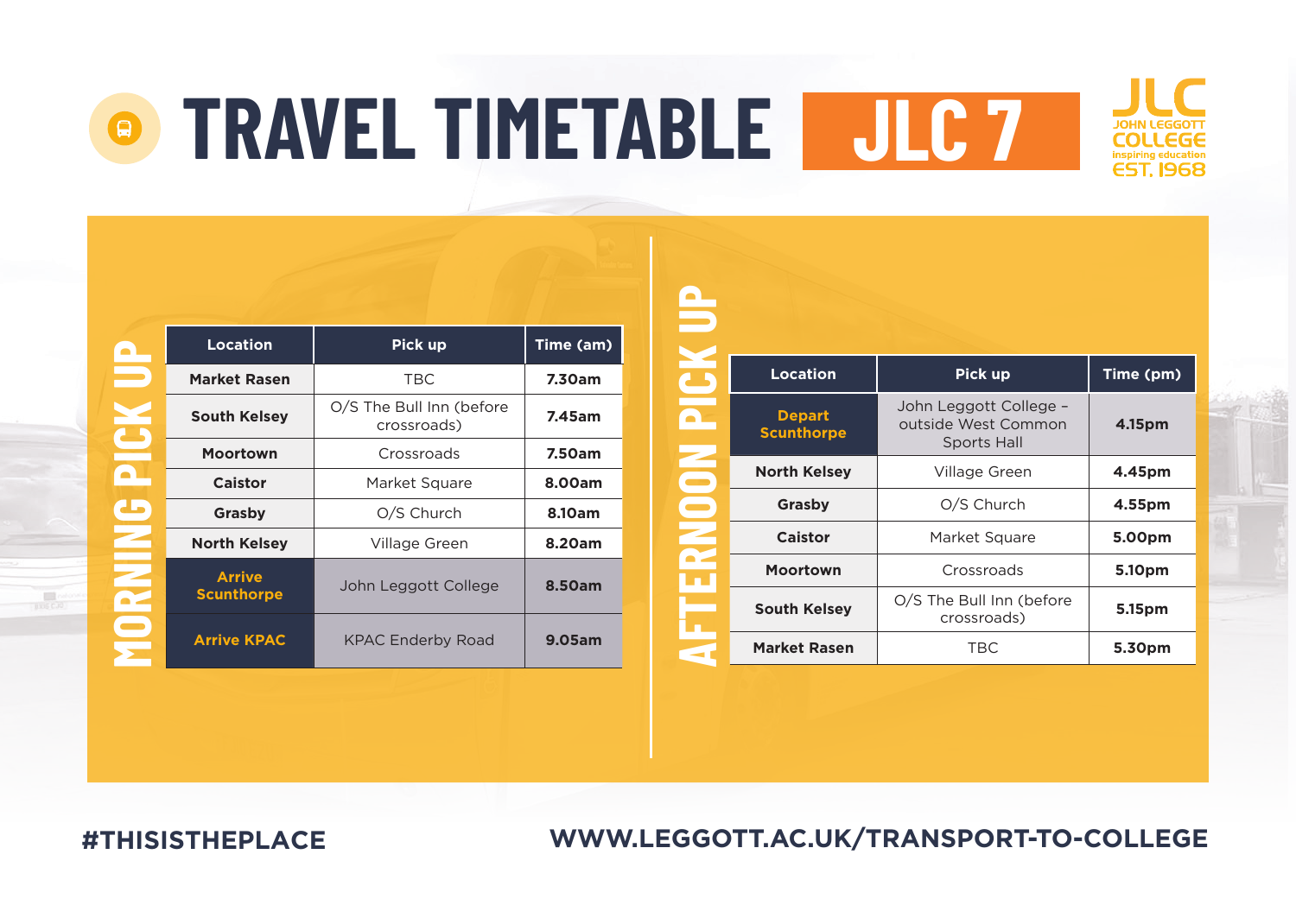

|               | <b>Location</b>                              | Pick up                                                | Time (am) |
|---------------|----------------------------------------------|--------------------------------------------------------|-----------|
|               | Appleby                                      | Ermine Street opp. Church<br>Lane                      | 7:40am    |
| P             | <b>Horkstow</b>                              | Bus Stop near NEW<br>Church just as leaving<br>village | 7:54am    |
| $\mathbf{C}$  | <b>Saxby All Saints</b>                      | Bus Stop on main road<br>next to telephone box         | 7:56am    |
|               | <b>Bonby</b>                                 | <b>Fussey Gardens</b>                                  | 7:59am    |
|               | <b>Worlaby</b>                               | Bus Stop near Grangefield                              | 8:01am    |
| $\frac{1}{2}$ | <b>Elsham</b>                                | New Street/Chapel Lane<br><b>Bus Stop</b>              | 8:07am    |
|               | <b>Thornton Curtis</b>                       | <b>TBC</b>                                             | 8.17am    |
|               | Wootton                                      | Layby on High Street                                   | 8.19am    |
|               | <b>Arrive John</b><br><b>Leggott College</b> | Outside West Common<br>Lane Sports Hall                | 8.47am    |

|   | <b>Location</b>                              | Pick up                                        | Time (pm)          |
|---|----------------------------------------------|------------------------------------------------|--------------------|
|   | <b>Depart John</b><br><b>Leggott College</b> | Outside West Common<br>Lane Sports Hall        | 4.15pm             |
|   | Appleby                                      | Ermine Street opp. Church<br>Lane              | $4:33$ pm          |
| ۰ | <b>Horkstow</b>                              | Bus Stop near NEW<br>Church just as leaving    | 4:47pm             |
|   | <b>Saxby All Saints</b>                      | Bus Stop on main road<br>next to telephone box | 4:49pm             |
|   | <b>Bonby</b>                                 | <b>Fussey Gardens</b>                          | 4:52 <sub>pm</sub> |
|   | Worlaby                                      | Bus Stop near Grangefield                      | 4:54 <sub>pm</sub> |
|   | Elsham                                       | New Street/Chapel Lane<br><b>Bus Stop</b>      | 5:00pm             |

**WWW.LEGGOTT.AC.UK/TRANSPORT-TO-COLLEGE**

**#THISISTHEPLACE**

 $\mathbb{R}^n$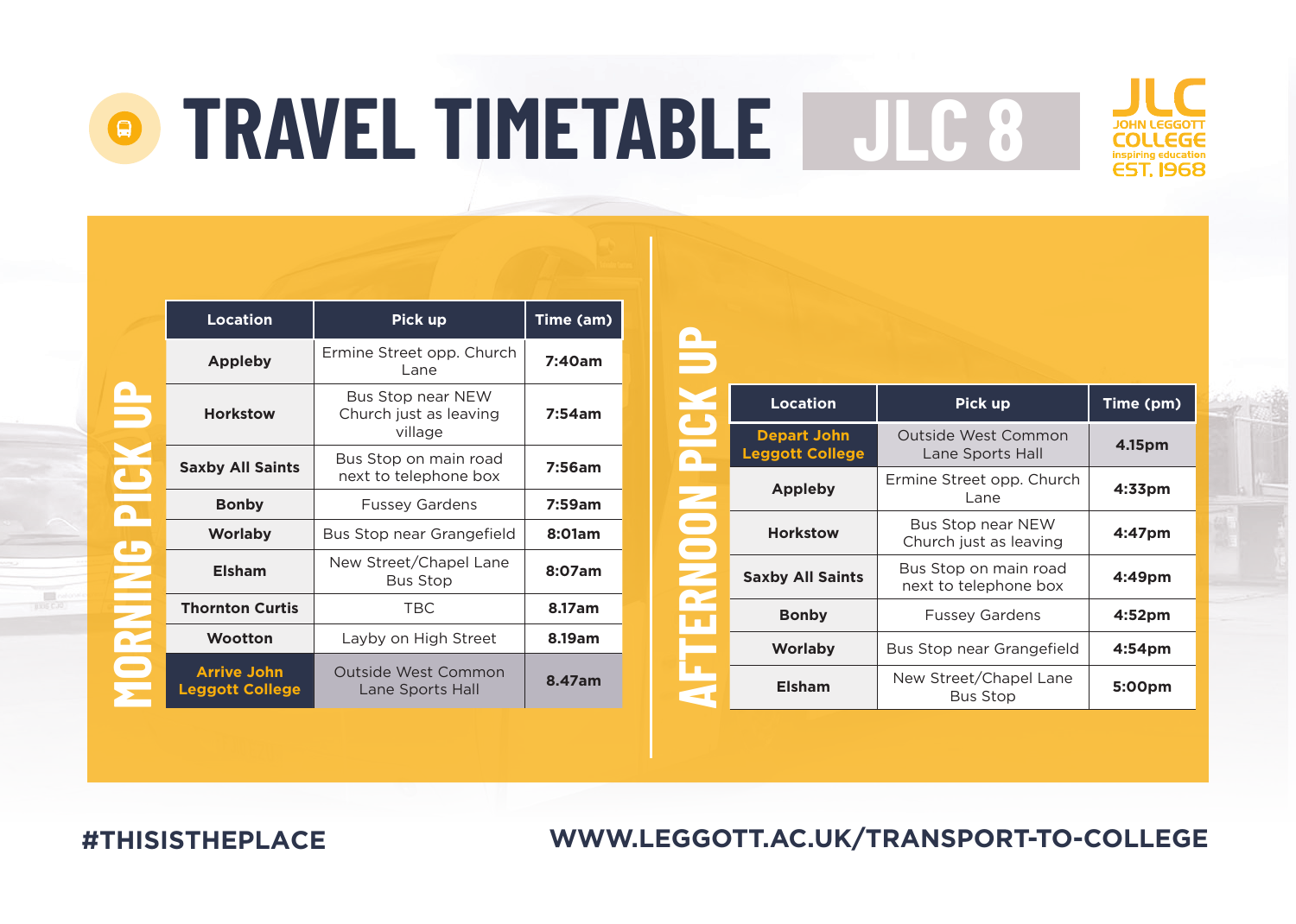|                | <b>Location</b>                              | Pick up                                              | Time (am) |
|----------------|----------------------------------------------|------------------------------------------------------|-----------|
| $\blacksquare$ | <b>South Leverton</b>                        | All Saints Church /<br>Retford Road                  | 7.30am    |
|                | <b>North Leverton</b>                        | Bus stop near Sturton<br>Road crossroads             | 7.35am    |
|                | <b>Beckingham</b>                            | O/S School                                           | 7.45am    |
|                | Walkeringham                                 | Primary School                                       | 7.55am    |
|                | <b>Misterton</b>                             | The Red Hart                                         | 8.02am    |
| مه             |                                              | O/S Vets                                             | 8.06am    |
|                | <b>West Stockwith</b>                        | Bus stop near junction of<br>Main Street & Ings Lane | 8.10am    |
|                | <b>Low Burnham</b>                           | Epworth Road (near<br>Methodist Chapel)              | 8.20am    |
|                | <b>Arrive John</b><br><b>Leggott College</b> | Front Entrance, West<br>Common Lane Bus Bays         | 8.40am    |

|   | Location                                     | Pick up                                         | Time (pm) |
|---|----------------------------------------------|-------------------------------------------------|-----------|
|   | <b>Depart John</b><br><b>Leggott College</b> | Front Entrance, West<br>Common Lane Bus Bays    | 4.15pm    |
|   | <b>Low Burnham</b>                           | Epworth Road (near<br>Methodist Chapel)         | 4.35pm    |
|   | <b>West Stockwith</b>                        | Bus stop near junction of<br>Main Street & Ings | 4.40pm    |
|   | <b>Misterton</b>                             | O/S Vets                                        | 4.46pm    |
| Ξ |                                              | The Red Hart                                    | 4.48pm    |
|   | Walkeringham                                 | Primary School                                  | 4.55pm    |
|   | <b>Beckingham</b>                            | O/S School                                      | 5.05pm    |
|   | <b>North Leverton</b>                        | Bus stop near Sturton<br>Road crossroads        | 5.25pm    |
|   | <b>South Leverton</b>                        | All Saints Church /<br>Retford Road             | 5.30pm    |

**WWW.LEGGOTT.AC.UK/TRANSPORT-TO-COLLEGE**

**#THISISTHEPLACE**

C

a<br>C

**NINGON** 

黒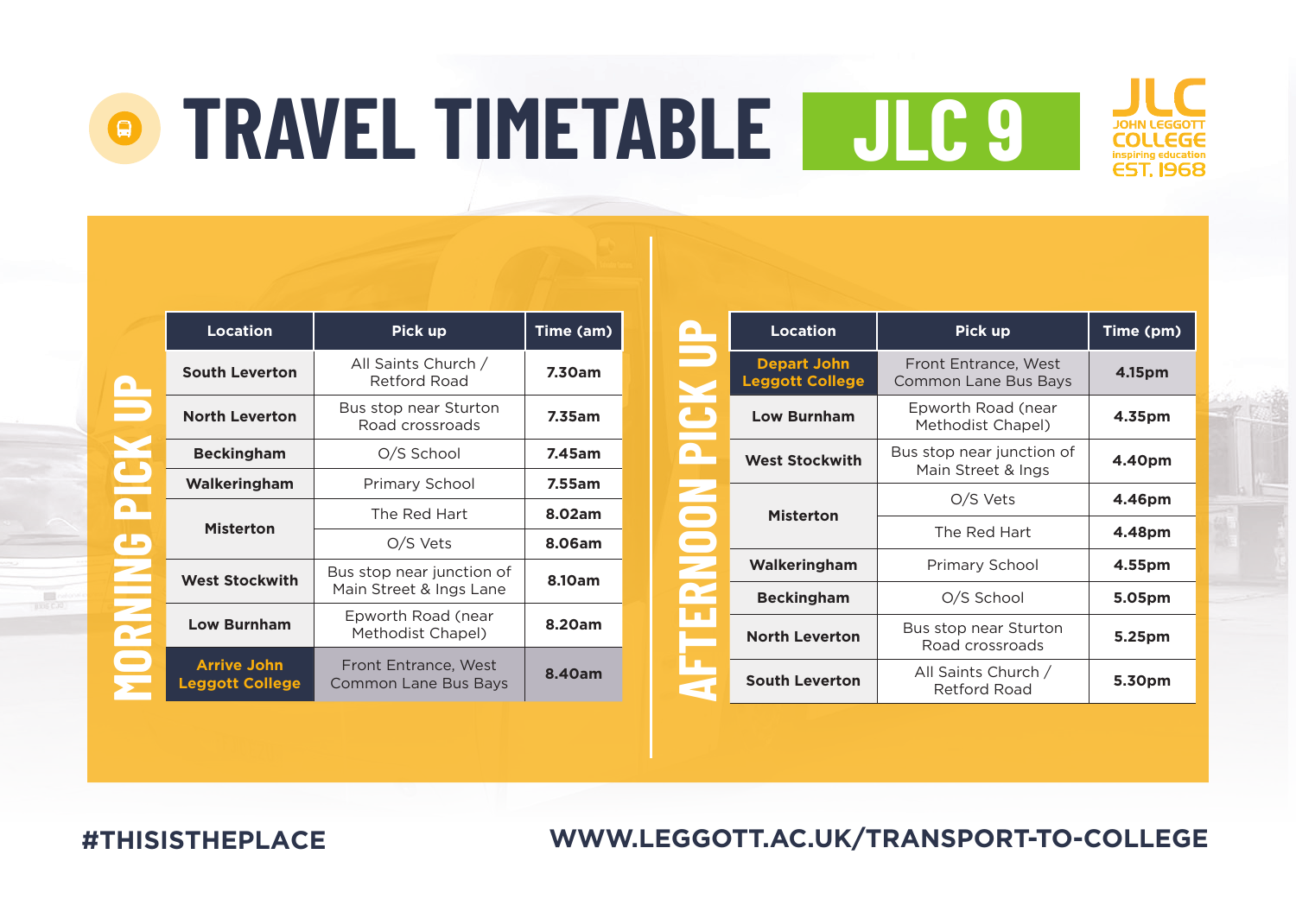|  | Location                                     | Pick up                                             | Time (am) |
|--|----------------------------------------------|-----------------------------------------------------|-----------|
|  | <b>Hemswell Cliff</b>                        | RAF Hemswell Post Office                            | 7.45am    |
|  | Corringham                                   | The Beckett Arms                                    | 7.52am    |
|  | Gainsborough                                 | The Peacock Pub                                     | 7.57am    |
|  |                                              | Hickman Street                                      | 8.02am    |
|  | Morton                                       | Primary School                                      | 8.07am    |
|  | Walkerith                                    | Stockwith Road                                      | 8.10am    |
|  | <b>East Stockwith</b>                        | Walkerith Road (Bus<br>Shelter)                     | 8.12am    |
|  | Wildsworth                                   | East Ferry Road                                     | 8.20am    |
|  | <b>East Ferry</b>                            | <b>High Street</b>                                  | 8.23am    |
|  | <b>Susworth</b>                              | The Old Forge                                       | 8.28am    |
|  | <b>Scotter</b>                               | Post Box on High Street<br>West (near bungalows)    | 8.31am    |
|  |                                              | Outside number 45 High<br>Street                    | 8.33am    |
|  | <b>Arrive John</b><br><b>Leggott College</b> | Front Entrance, West<br><b>Common Lane Bus Bays</b> | 8.45am    |

| Location                                     | Pick up                                             | Time (pm) |
|----------------------------------------------|-----------------------------------------------------|-----------|
| <b>Depart John</b><br><b>Leggott College</b> | Front Entrance, West<br><b>Common Lane Bus Bays</b> | 4.10pm    |
| <b>Scotter</b>                               | <b>High Street</b>                                  | 4.26pm    |
| <b>Susworth</b>                              | The Old Forge                                       | 4.31pm    |
| <b>East Ferry</b>                            | <b>High Street</b>                                  | 4.36pm    |
| Wildsworth                                   | East Ferry Road                                     | 4.39pm    |
| <b>East Stockwith</b>                        | <b>Walkerith Road</b>                               | 4.47pm    |
| <b>Walkerith</b>                             | Stockwith Road                                      | 4.49pm    |
| Morton                                       | Primary School                                      | 4.51pm    |
|                                              | Hickman Street                                      | 5.57pm    |
| Gainsborough                                 | The Peacock Pub                                     | 5.00pm    |
| Corringham                                   | The Beckett Arms                                    | 5.07pm    |
| <b>Hemswell Cliff</b>                        | RAF Hemswell Post Office                            | 5.14pm    |
|                                              |                                                     |           |
|                                              |                                                     |           |
|                                              |                                                     |           |

**WWW.LEGGOTT.AC.UK/TRANSPORT-TO-COLLEGE**